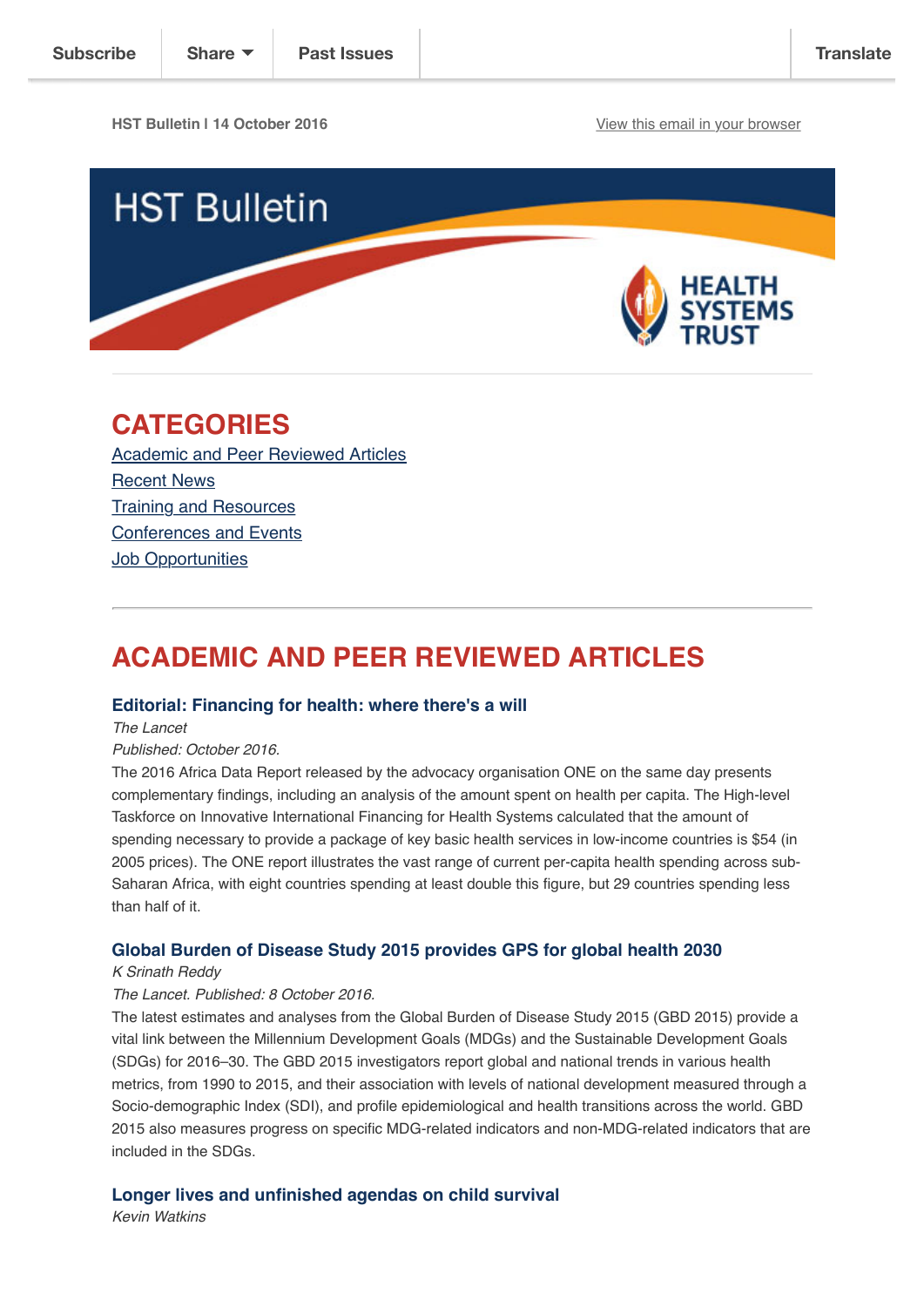#### *The Lancet. Published: 8 October 2016.*

The Global Burden of Disease Study 2015 (GBD 2015) is a landmark event. Building on the earlier GBD studies it provides a detailed snapshot of the state of global health and an analytic approach to tracking this dynamic picture. As the international community embarks on the transition from the Millennium Development Goals (MDGs) to the Sustainable Development Goals (SDGs), GBD 2015 is a critical part of the toolkit for measuring progress and — critically — holding governments to account.

# **[Achieving universal health coverage in South Africa through a district health system](https://bmchealthservres.biomedcentral.com/articles/10.1186/s12913-016-1797-4) approach: conflicting ideologies of health care provision**

#### *Adam Fusheini, John Eyles*

#### *Biomed Central. Published: 7 October 2016.*

Universal Health Coverage (UHC) has emerged as a major goal for health care delivery in the post-2015 development agenda. It is viewed as a solution to health care needs in low and middle countries with growing enthusiasm at both national and global levels. Throughout the world, however, the paths of countries to UHC have differed. South Africa is currently reforming its health system with UHC through developing a national health insurance (NHI) program. This will be practically achieved through a decentralized approach, the district health system, the main vehicle for delivering services since democracy.

# **[Structural drivers and social protection: mechanisms of HIV risk and HIV prevention](http://www.jiasociety.org/index.php/jias/article/view/20646/pdf) for South African adolescents**

*Lucie Dale Cluver, Frederick Mark Orkin, Franziska Meinck, Mark Edward Boyes, Lorraine Sheer Journal of the International AIDS Society*

#### *Published: 15 April 2016.*

Social protection is high on the HIV-prevention agenda for youth in sub-Saharan Africa. However, questions remain: How do unconditional cash transfers work? What is the effect of augmenting cash provision with social care? And can ''cash plus care'' social protection reduce risks for adolescents most vulnerable to infection? This study tackles these questions by first identifying mediated pathways to adolescent HIV risks and then examining potential main and moderating effects of social protection in South Africa.

# **[Public accountability needs to be enforced – a case study of the governance](https://bmchealthservres.biomedcentral.com/articles/10.1186/s12913-016-1836-1) arrangements and accountability practices in a rural health district in Ghana**

#### *Sara Van Belleand, Susannah H. Mayhew*

# *Biomedical Central. Published: 12 October 2016.*

Improving public accountability is currently high on the global agenda. At the same time, the organisation of health services in low- and middle-income countries is taking place in fragmented institutional landscapes. State and non-state actors are involved in increasingly complex governance arrangements. This often leads to coordination problems, confusion of roles and responsibilities and possibly accountability gaps. This study aimed at assessing the governance arrangements and the accountability practices of key health actors at the level of a Ghanaian health district with the aim to understand how far public accountability is achieved.

#### **[Scaling-up antiretroviral therapy in Malawi](http://www.who.int/bulletin/volumes/94/10/15-166074.pdf)**

## *Andreas Jahn, Anthony D Harries, Erik J Schouten, Edwin Libamba, Nathan Ford, Dermot Maherf & Frank Chimbwandiraa*

#### *WHO Bulletin. Published: October 2016.*

Malawi is a low-income country with an estimated population of 16 million in 2012. In 2004, approximately 930 000 Malawians were thought to be infected with human immunodeficiency virus (HIV), with an estimated 100 000 new HIV infections occurring annually and around 170 000 people in immediate need of antiretroviral therapy (ART). That year, the Malawian Ministry of Health decided to scale up ART nationwide.

#### **[Circle of care modelling: an approach to assist in reasoning about healthcare](https://bmchealthservres.biomedcentral.com/articles/10.1186/s12913-016-1806-7)**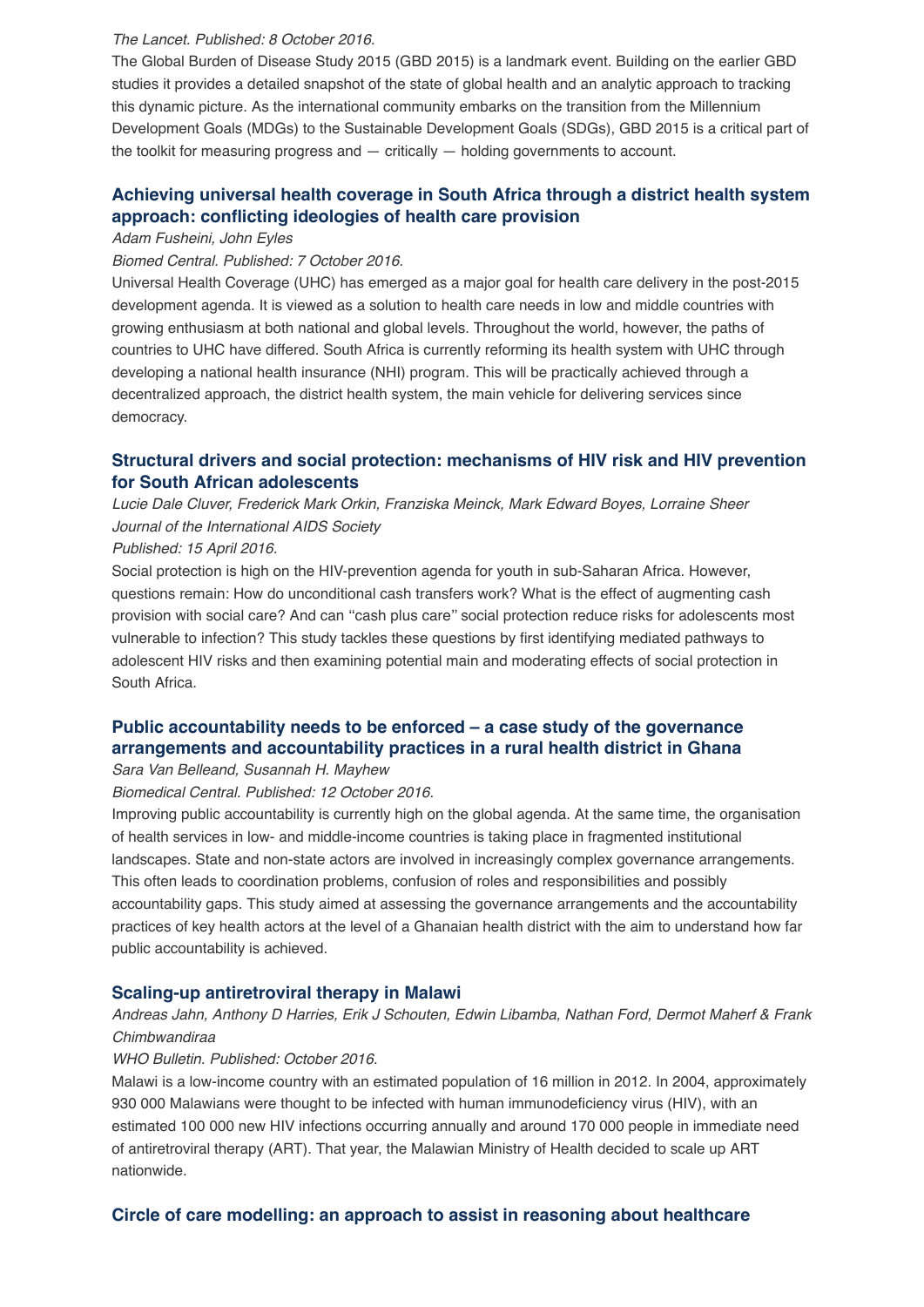### **[change using a patient-centric system](https://bmchealthservres.biomedcentral.com/articles/10.1186/s12913-016-1806-7)**

*Morgan Price*

## *Biomedical Central. Published: 4 October 2016.*

Many health system and health Information and Communication Technology (ICT) projects do not achieve their expected benefits. This paper presents an approach to exploring changes in the healthcare system to better understand the expected improvements and other changes by using a patient-centric modelling approach. Circle of care modeling (CCM) was designed to assist stakeholders in considering healthcare system changes using a patient centric approach

#### **[\(Return to Top\)](http://us14.campaign-archive2.com/?u=72d7614ab973e486252cafb97&id=85992b351f&e=4a187cc470#Top)**

# **RECENT NEWS**

#### **[Healthcare innovations won't cure global health inequality - political action will](https://www.theguardian.com/global-development/2016/oct/09/healthcare-innovations-wont-cure-global-health-inequality-political-action-will-world-health-summit-berlin)**

## *The Guardian*

#### *Published: 9 October 2016.*

The science fiction author William Gibson famously quipped the future is here, it's just not evenly distributed. There is arguably no greater manifestation of our uneven world than that of healthcare. In the wealthiest countries, thousands of people in their 60s and 70s are kept alive with cardiac pacemakers that are remotely monitored over the internet, and adjusted by algorithms with no human intervention. In poorer states, three-quarters of a million children under five are dying each year because of s\*\*t in their water.

### **[Silky strawberry is the best condom fit for South Africans](http://bhekisisa.org/article/2016-10-10-00-silky-strawberry-is-the-best-condom-fit-for-south-africans-1)**

### *Bhekisisa*

#### *Published: 10 October 2016.*

Strong, but thin, and with a touch of strawberry. That's how South Africans like their condoms. This is what people had to say about the government's Choice condoms, which it distributed for free until earlier this year, according to a qualitative study commissioned by the health department.

# **[South Africa battles health burden from both infectious and non-communicable](https://www.health-e.org.za/2016/10/07/south-africa-battles-health-burden-infectious-non-communicable-diseases/) diseases**

#### *Health-e News*

#### *Published: 7 October 2016.*

South Africans are living longer lives than they were 10 years ago, according to a new scientific analysis of more than 300 diseases and injuries in 195 countries. However, this progress is threatened by increasing numbers of people suffering from serious health challenges related to unsafe sex, high body mass index, and high blood sugar.

#### **[Premature to claim cure for HIV/Aids](http://www.iol.co.za/ios/news/premature-to-claim-cure-for-hivaids-2077691)**

#### *IOL*

#### *Published: 8 October 2016.*

The hope is strong as researchers from the UK said a patient in their new trial showed a good reaction to treatment, which could potentially lead to finding a cure. But world-renowned HIV/Aids expert, Professor Salim Abdool Karim, said it was premature to speculate on outcomes based on one patient. Karim is the director for the Centre for the Aids programme of research in SA (Caprisa) which is based in Durban.

# **[Press Release: 40th World Hospital Congress to address patient-centred care and](http://www.hst.org.za/news/press-release-40th-world-hospital-congress-address-patient-centred-care-and-safety) safety**

*National Department of Health*

#### *Published: 10 October 2016.*

The Department of Health, in partnership with the International Hospital Federation (IHF), and supported by the Hospital Association of South Africa (HASA) and Board of Healthcare Funders (BHF), will host the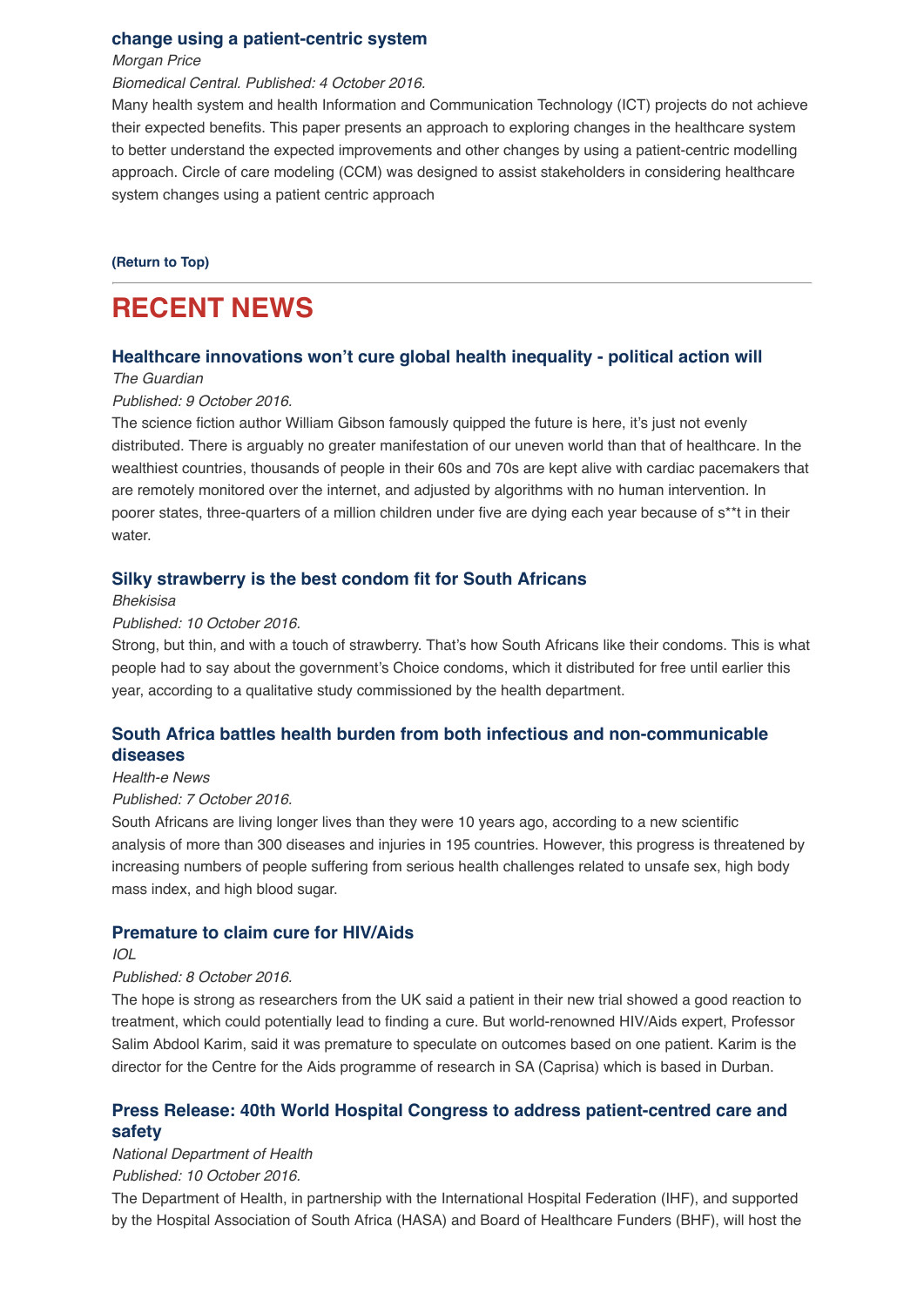#### **[\(Return to Top\)](http://us14.campaign-archive2.com/?u=72d7614ab973e486252cafb97&id=85992b351f&e=4a187cc470#Top)**

# **TRAINING AND RESOURCES**

## **[Improving Public Health Management for Action \(IMPACT\)](http://www.cdc.gov/globalhealth/healthprotection/impact/index.html)**

*Centers for Disease Control and Prevention.*

The tools of public health have advanced rapidly in recent years with the development of improved vaccines, drugs, diagnostic techniques, combined interventions, communications, and technologies. In low- and middle-resource countries, there is a shortage of middle and senior public health officials who possess the management competencies needed to run programs and ensure efficient and effective health system operations. Without strong management, critical global health initiatives fall short of their goals. Improving Public Health Management for Action (IMPACT) will grow a cadre of highly trained public health managers in partner countries to work with scientists, advance health agendas, and improve health outcomes using the newest tools of public health

### **[The Mandela Washington Fellowship for Young African Leaders Internship](https://yali.state.gov/washington-fellowship/)**

The Mandela Washington Fellowship for Young African Leaders, in 2017, the Fellowship will provide up to 1,000 outstanding young leaders from Sub-Saharan Africa with the opportunity to hone their skills at a U.S. college or university with support for professional development after they return home.

### **[\(Return to Top\)](http://us14.campaign-archive2.com/?u=72d7614ab973e486252cafb97&id=85992b351f&e=4a187cc470#Top)**

# **CONFERENCES AND EVENTS**

### **[National Pharmacy Conference](http://www.sapcconference.za.org/)**

21 - 24 October 2016 International Convention Centre, Durban, KwaZulu-Natal, South Africa

## **IFH Durban 40[th World Hospital Congress](https://www.ihf-fih.org/ihfcongress)**

30 October - 3 November 2016 International Convention Centre, Durban, KwaZulu-Natal, South Africa

# **[Cape Town 4th International Conference on Medical, Medicine and Health Sciences 2016](http://academicfora.com/mmhs-november-03-04-2016-cape-town-south-africa/)**

3 - 4 November 2016 The Westin Hotel, Cape Town, South Africa

## **[2016 2nd World Breastfeeding Conference](http://worldbreastfeedingconference.org/home.html)**

11 - 14 December 2016 Birchwood Conference Centre, Johannesburg, South Africa

#### **[\(Return to Top\)](http://us14.campaign-archive2.com/?u=72d7614ab973e486252cafb97&id=85992b351f&e=4a187cc470#Top)**

# **JOB OPPORTUNITIES**

Please click on the job title for more information.

#### **[Health Systems Trust: Communications Specialist](http://www.hst.org.za/jobs/communications-specialist)**

Closing date: 28 October 2016